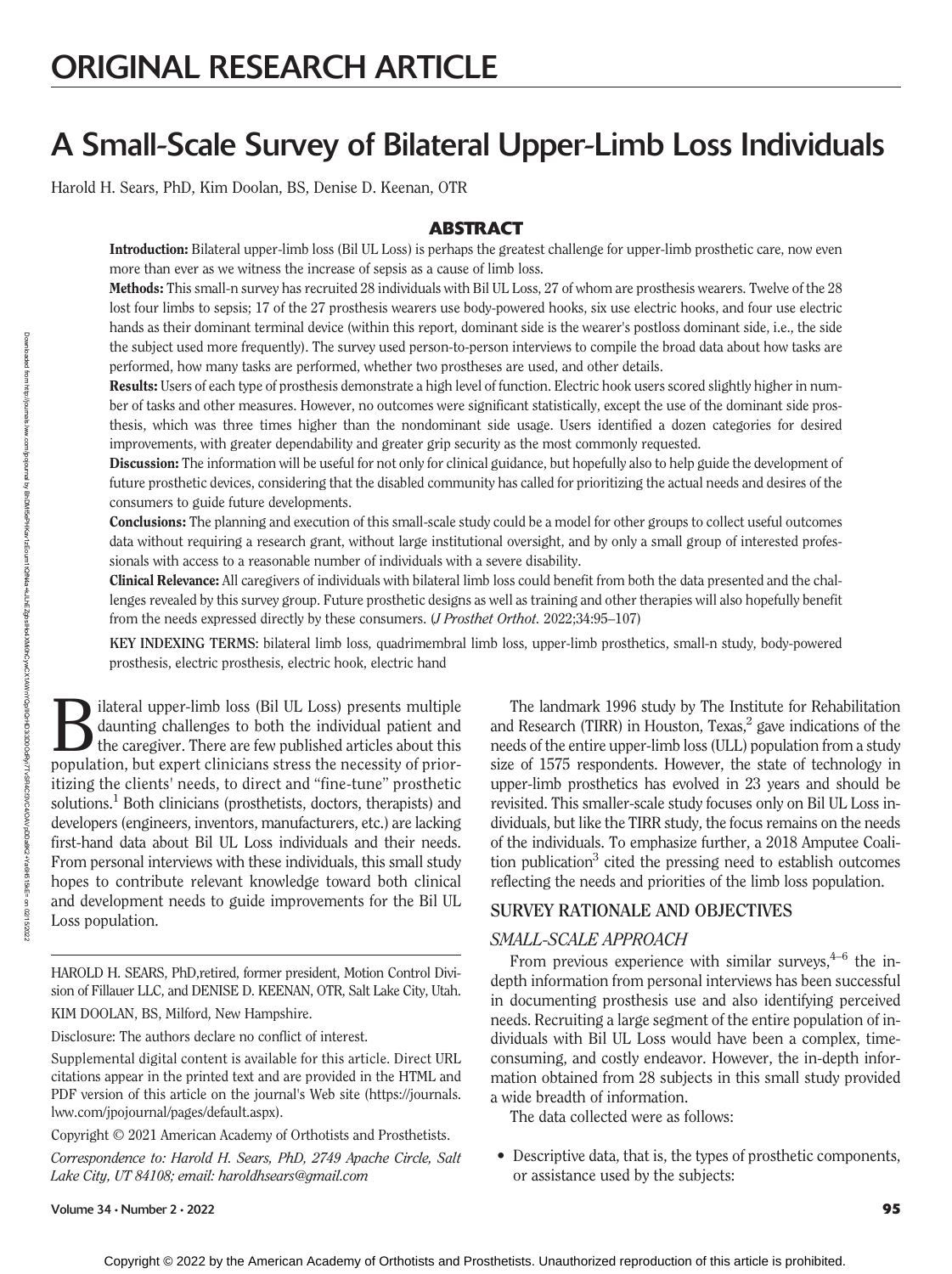- Body-powered (BP) or electric terminal devices (TDs), wrists, and elbows
- Other assistive devices used
- Assistance received from other persons
- Use Data
- Number of tasks successfully performed by the subjects as well as the tasks that present challenges to their performance
- Functional indicators of prosthesis use for each task, for example, two-handed (two-prostheses) performance, use of prehension or passive function of the prosthesis, and use of the dominant and nondominant side prostheses
- For each task, the functions lacking in the prostheses or assistive devices
- For each prosthetic device, the most frequent repairs required
- Comparisons
- Data compiled about prosthetic use, such as number of tasks performed, dominant side and nondominant side use, twohanded and one-handed use, prehension, and passive function could lead to useful comparisons between types of prosthetic devices as well as between types of subjects.
- Other measures of subjects' opinions were gathered such as wearers' ratings of their prosthesis usefulness and their suggested improvements to their devices. These measures were also compared for comparisons and insights.

### **METHODS**

This study was designed to be small-n and conducted with a small team, in a relatively short period. The simple assumptions and background upon which the study was based include the following:

- Data were collected directly from subjects within the population with Bil UL Loss, who were recruited by direct contact.
- Statistical significance was unlikely in such a small-scale study, so summaries were provided on the use of prostheses by the subgroups in this survey, revealing perceived needs and wearer priorities. If warranted, these results may lead to future investigations, perhaps with larger subject numbers.
- No grant funding was required, thus no delays for proposal writing and applications.
- $\circ$  No oversight by a large institution, thus less staff to coordinate.
- The authors (who are nearly the total staff of the project) each have 30+ years of experience in the prosthetic field, working as engineer/manager, prosthetic coordinator, and therapist, and the first author has conducted earlier surveys, with published results.

### **RECRUITMENT**

The Bil UL Loss subjects were recruited by direct contact or by referral from caregivers within the fields of prosthetics and

rehabilitation. Prosthesis use of 1 year or more was required, although one nonwearer was interviewed. No respondents were excluded for age nor language spoken, although all respondents were English-speaking adults.

Many (approximately half of the 28 subjects) were recruited at the Fifth Skills for Life (SFL5) Workshop, attended by over 70 persons with Bil UL Loss, held in Houston, Texas, in October 2018. This recruitment approach may have overrepresented successful rehabilitation results, but the SFL Workshop attracts both the highly experienced prosthetic wearers as well as relative newcomers who come to be educated and to network with the experienced Bil UL Loss attendees.

### INSTITUTIONAL REVIEW BOARD OVERSIGHT

The protocols and informed consent documents were reviewed by a certified private institutional review board (IRB) (Ethical and Independent Review Services, Corte Madera, CA, USA), and the study was certified to be exempt from IRB oversight, citing no risk to subjects. All subjects signed the same informed consent form reviewed by the IRB, and none were compensated for their participation.

#### QUESTIONNAIRE DESIGNATION DESCRIPTIVE DATA AND INTERVIEW PROCESS

From experience performing similar surveys, $4-6$  previous questionnaires were modified for bilateral UL prosthesis use (Appendix B, Supplemental Digital Content, <http://links.lww.com/JPO/A74>, shows the Questionnaire for Bilateral Prosthesis Use). The data were autofilled within the Excel version of the questionnaire when it was entered on a computer. Each subject was interviewed (by telephone, when necessary) to ensure uniform interpretation of each question for all subjects and consistent recording of the response data. Interviews lasted from 1 to 2 hrs, averaging approximately 90 minutes. Initially, five pilot interviews were conducted, resulting in additions or clarifications to the instrument. Followup calls with pilot subjects ensured that all questions were asked of all subjects. After the pilot interviews, all were performed with two interviewers whenever possible, and afterward, the handwritten data set was compared with the digital record to ensure completeness of the digital version.

# • Age

- 
- Sex
- Date of limb loss and date of subjects' start of prosthetic use (over 1 year's use was required)
- Level of limb loss for dominant and nondominant sides. "Dominant" side was self-described by each subject, although a few subjects described both sides as dominant. For data analysis, the dominant side was designated as the side performing the greater number of tasks.
- Prosthetic components for both primary and secondary prosthetic sets. Without any precedent to cite, the authors designated the threshold for a "secondary prosthetic component" as one used for at least 10% of tasks performed with a prosthesis. Many prosthetic and assistive devices are used effectively for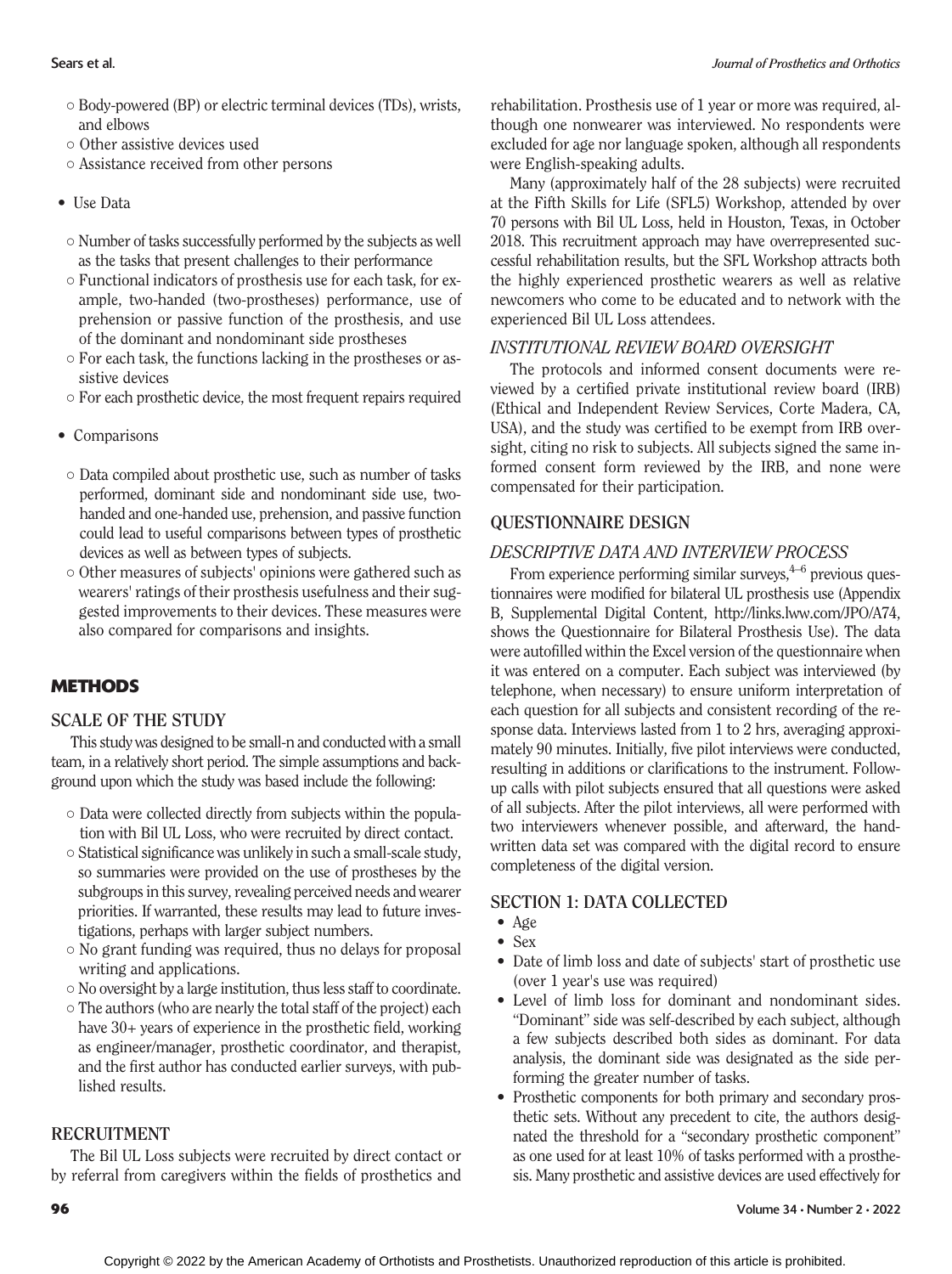less than 10% of tasks performed—these were recorded in the Assistive Device section.

- A brief work history and present status was recorded.
- Lower-limb absence if it affected UL prosthetic use.

The tasks performed was the largest section of the questionnaire and included dressing and grooming, daily activities, hobbies, work, and eating and cooking. A general list of tasks was the starting point, although the list was open-ended. The categories of tasks performed provided a structure to the interview and helped the subjects to report on specific use patterns.

Each task was noted if performed two-handed (i.e., with two prostheses), and with prehension or passive function of the TD. The perceived disadvantages of the prosthetic devices were noted and recorded as functions needed. For subjects who used a secondary prosthesis, a second listing of tasks was recorded. Other assistive devices, if used, were noted for each task.

In this way, all tasks recalled using the prostheses were recorded as well as how they were performed and the functions felt lacking. Inevitably, some tasks were duplicated in more than one category, for example, opening a door might have been listed in several categories, but was recorded only once.

At the end of each category, the subject was asked to rate the usefulness of his or her prosthesis in that category. The subjects grade the prosthesis A, B, C, D, or F (ranked from best to worst), which was converted to 4, 3, 2, 1, or 0, for the digital entries.

The details of tasks performed provided the minutiae of the data but do not completely describe the global features of the prosthesis. For this reason, ratings of the broader features of the prosthesis and training were added. Section 3 recorded the ratings and comments for the following 12 features for both the primary and secondary prostheses:

- 1. Overall satisfaction with the primary and secondary sets
- 2. Dependability of the prosthesis (and the repairs recalled)
- 3. Quickness rating in task performance
- 4. Comfort while wearing the prosthesis
- 5. Control of the prosthesis
- 6. Security of grasp
- 7. Noise of the prosthesis, that is, its acceptability
- 8. Appearance
- 9. Ease of donning and doffing the prosthesis
- 10. Contribution of the prosthetic training, if provided
- 11. Affordability of the prosthesis, including repairs
- 12. Self-estimate of the amount of assistance required from other people

### RESULTS

#### **DESCRIPTIVE DATA**

The group recruited for this survey was consisted of 28 adults older than 21 years with Bil UL Loss (see Figure 1). Sex totals



Figure 1. Sex totals are 61% male, 39% female. The "TD choice" is the dominant side terminal device for each prosthesis user. Electric hook and hand represent 39% of the total.

were 61% male and 39% female. The majority in the BP group were both male and female prosthesis wearers, although ElecHook and ElecHand were represented in both sex groups.

### Explanation of Group Labels

The subgroups within most of the charts were defined by the dominant side TD and the general level of limb loss. The categories are as follows:

- BP devices, with one exception, were mechanical devices providing active grasp and release. The cable and harness-operated split hooks are termed voluntary opening (VO), because the wearer's pull on the cable opens the device (all were Hosmer 555 or 5X models). Among the broader UL loss population, voluntary closing (VC) BP TDs are an option, especially among unilateral BP wearers. However, in this study group, no subjects used VC devices nor BP hands. Therefore, BP hook designation also implies a VO device. Included in the BP group is one passive (i.e., without active grasp) mechanical tool holder, a Texas Assistive Devices (TAD) N-Abler<sup>7</sup> system used with a partial hand-level loss.
- ElecHook-labeled data were all motorized electric hooks  $(ETD1 \text{ model}, \text{Motion Control},^8 \text{ available since } 2005).$
- ElecHand-labeled data were either one degree of freedom (1- DOF) electric hands (OttoBock SensorHand Speed<sup>9</sup> and Motion Control ProHand<sup>8</sup>) or a multiarticulated (M-A) hand (Touch Bionic iLimb<sup>10</sup>). This category included two  $1$ -DOF users and one M-A user.
- TR includes transradial level and all levels below the elbow.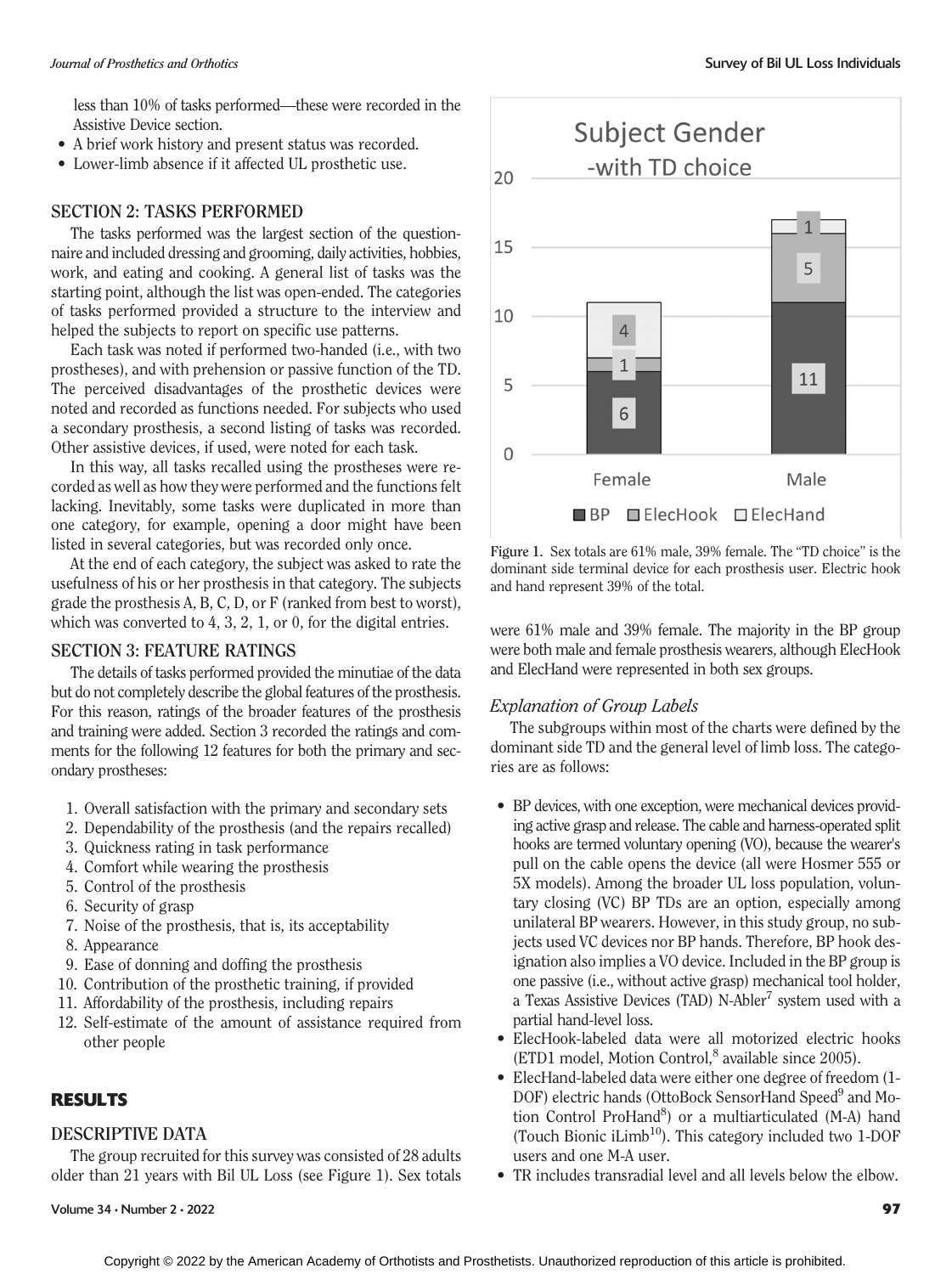• TH includes transhumeral and all levels above the elbow.

Three ranges were chosen to create the three nearly equal groupings in the survey (see Figure 2). Thus the 1- to 5-year use period had about the same number of respondents as the midrange and long-term use group.

Twelve of 28 subjects (43%) had worked since limb loss, some for decades (see Table 1).

# DEMOGRAPHIC AND OTHER DATA

- This sampling of persons with Bil UL Loss was mature—only three subjects were younger than 35 years of age; two-thirds of the group had over 5 years of experience with their prostheses (Figures 2 and 3).
- The data of Figures 1 and 2 show that BP prostheses were well represented across both sexes and all ranges of years of use. Electric hooks have gained in use, compared with the TIRR (1996) sampling, in which electric prostheses were used by approximately 20% of that group.<sup>11</sup>
- As shown in Table 1, 12 of the 28 had worked since injury (six of them full time), and nine reported they were presently working. Careers of working subjects included engineer, geologist, social worker, and student. This was not counting the mothers and fathers raising children and many performing volunteer work.
- Average daily use was high,  $10+$  hrs per day (see Figure 4), which is similar to that reported in a recent large study of veterans' prosthetic care.<sup>12</sup> Most subjects reported all-day everyday use, but daily use for some was limited due to other factors, for example, fatigue, irritation, pain, or scar tissue. BP average daily use is very high in this sample of persons with Bil UL Loss, although BP and electric hook average daily use are approximately equal in the midrange use group (Figure 4).
- Historically, the majority of ULL has been the result of trauma, especially electrical accidents (see Figure 5), whereas dysvascular etiologies cause the majority of lower-limb loss in the United States.<sup>13</sup> However, the rise of sepsis, particularly as a cause of quadrimembral loss, has been alarming.<sup>14</sup> (As a point of reference, deaths from sepsis in the United States alone are predicted to pass 2 million in the year 2020, up from



Figure 2. Age distribution of the subjects shows preponderance of subjects were within 35–65 years of age, with only three younger and four older.

Table 1. A small-scale survey of bilateral LL prosthetic use November 4, 2019

| Since loss of limbs, have you worked? |          |
|---------------------------------------|----------|
|                                       | No. of   |
|                                       | Subjects |
| Have not worked:                      | 16       |
| Have worked half-time:                |          |
| Have worked full-time:                |          |

The number of subjects who have worked, either half-time or full-time, since their limb loss. Twelve of 28 subjects (43%) have worked since limb loss, some for decades.

387,330 in 1996). Sepsis did not change the age profile significantly in this group. The average age for trauma-caused subjects was 52; average age for disease-caused subjects was 51.

### DOMINANT VERSUS NONDOMINANT SIDE USE

Summing the total tasks performed in each of five categories shows the dominant side as by far the most heavily used (Figure 6). These data include all types of TD and all lengths. Difference between dominant and nondominant utilization is significant, to  $P = 0.05$  level of confidence. The result of the analysis presented in Figure 6 shows that dominant side prosthesis use, on average, was used to accomplish three times as many tasks as the nondominant side. The non–limb loss population also use the dominant side for many more tasks, of course.<sup>15</sup> In any data analysis that follows, for example, comparisons between hand and hook prostheses, only the data for dominant side devices of each prosthesis were considered. In fact, three subjects (with much shorter residual limb on the nondominant side) used only a single prosthesis, performing tasks without aid of the nondominant side.



Figure 3. Subjects fall into one of three ranges with nearly equal numbers in our survey. Nearly two-thirds have 5–40 years of prosthesis use. Body-powered representation is high in all groups.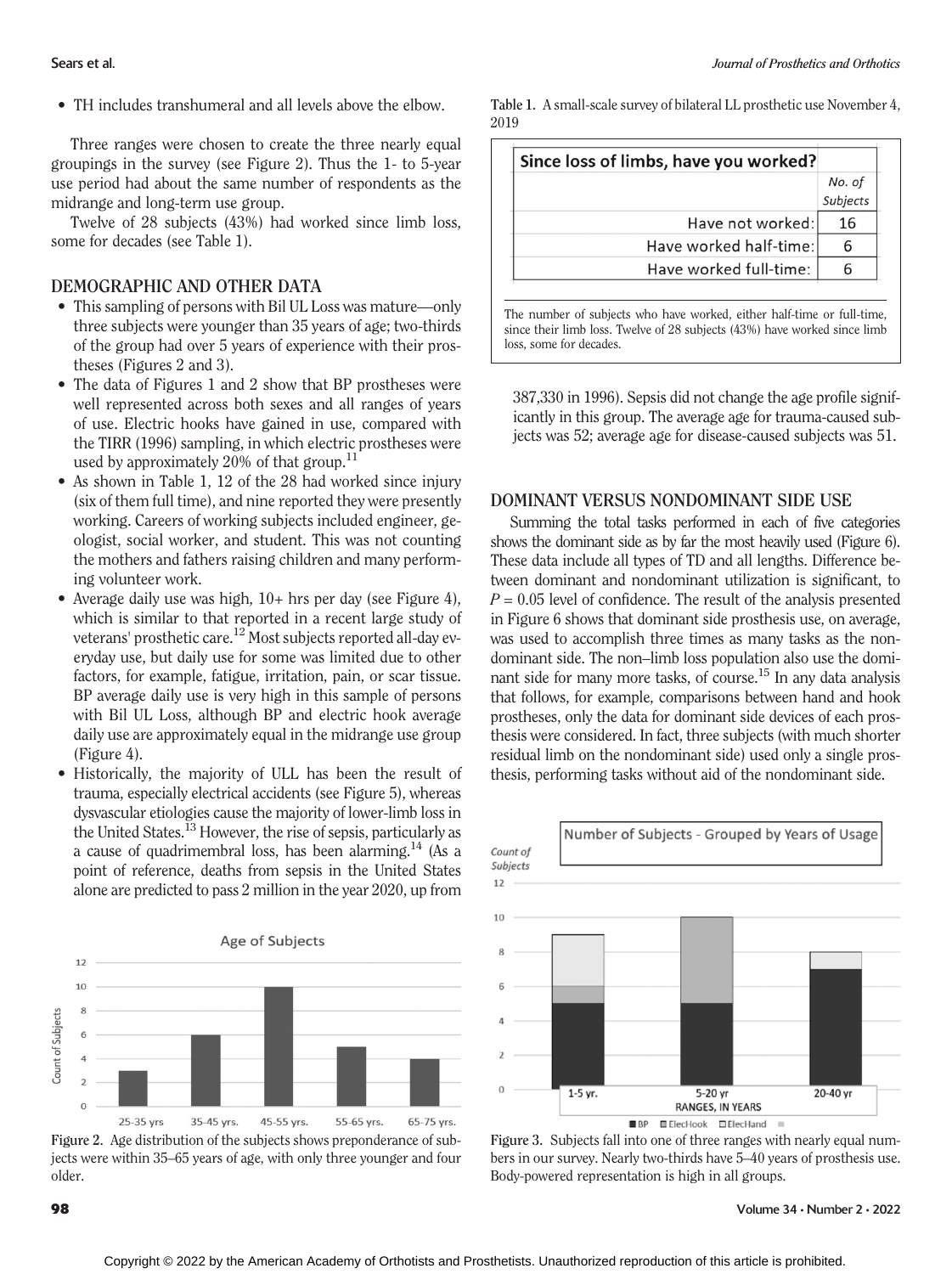

Figure 4. Average daily use reported by the subjects in the three nearly equal ranges. Again, body-powered use is on average very high and only approached by electric hook in the middle range.

#### **SECONDARY PROSTHESIS DATA**

As with the primary prosthesis, only the dominant side use for secondary devices was considered. It should be said also that nearly all subjects had backup prostheses, but of the same componentry as the primary set, thus were not considered secondary.

#### **TRANSHUMERAL SUBJECTS**

Prosthesis wearers in this study were predominantly in the TR group, with only a few in the TH group (see Figure 7). The data for TH wearers were not remarkably different from TR use, in this study, so TH versus TR groups were not compared. TH wearers all used BP elbow components (on the dominant side only) with one subject using an electric hook TD in a hybrid combination.



Figure 5. Cause of limb loss, showing the significance of disease-caused limb loss (sepsis, in all cases). Note also, the lower-limb involvement that accompanies sepsis (no subject without lower-limb involvement).

Volume 34 • Number 2 • 2022 99





Figure 6. Summing the total tasks performed in each of five categories clearly shows the dominant side as the most heavily used by far—77% on average. Data include all terminal devices, all loss levels. Difference between dominant and nondominant utilization is significant to  $P = 0.05$ level of confidence.

#### BP AND ELECTRIC TD COMPARISON BP AND ELECTRIC TO COMPARISON

#### **DISTRIBUTION**

Examining dominant side TD use (including primary and secondary devices), the two significant groups were as follows:

- BP TDs  $(n = 16, \text{ all hook} \text{ TDs}, \text{ no hands}),$
- Electric TDs (n = 12 TDs total, nine ElecHook, three ElecHand).

Comparing the overall benefits of BP TDs (all BP subjects used hooks) with electric TDs (of both hook and hand) presented a challenge, because there is no universally accepted measure of "goodness" of a prosthetic device. This study evaluated the data using several performance measures including the following:

• The number of tasks performed, in each of five different categories of each subjects' usual activities (dressing, daily activities, eating and kitchen, work, and hobbies). Displayed as "number of tasks."



# Level of Limb Loss - Dominant Side

 $\blacksquare$  X-Rad.  $\blacksquare$  WD  $\blacksquare$  BE short  $\blacksquare$  Part. Hand  $\blacksquare$  X-Hum.  $\blacksquare$  ED Figure 7. Level of limb loss categories are small, so 'TR group' combines all levels from wrist to elbow joint. "TH group" consolidates all subjects with loss above the elbow.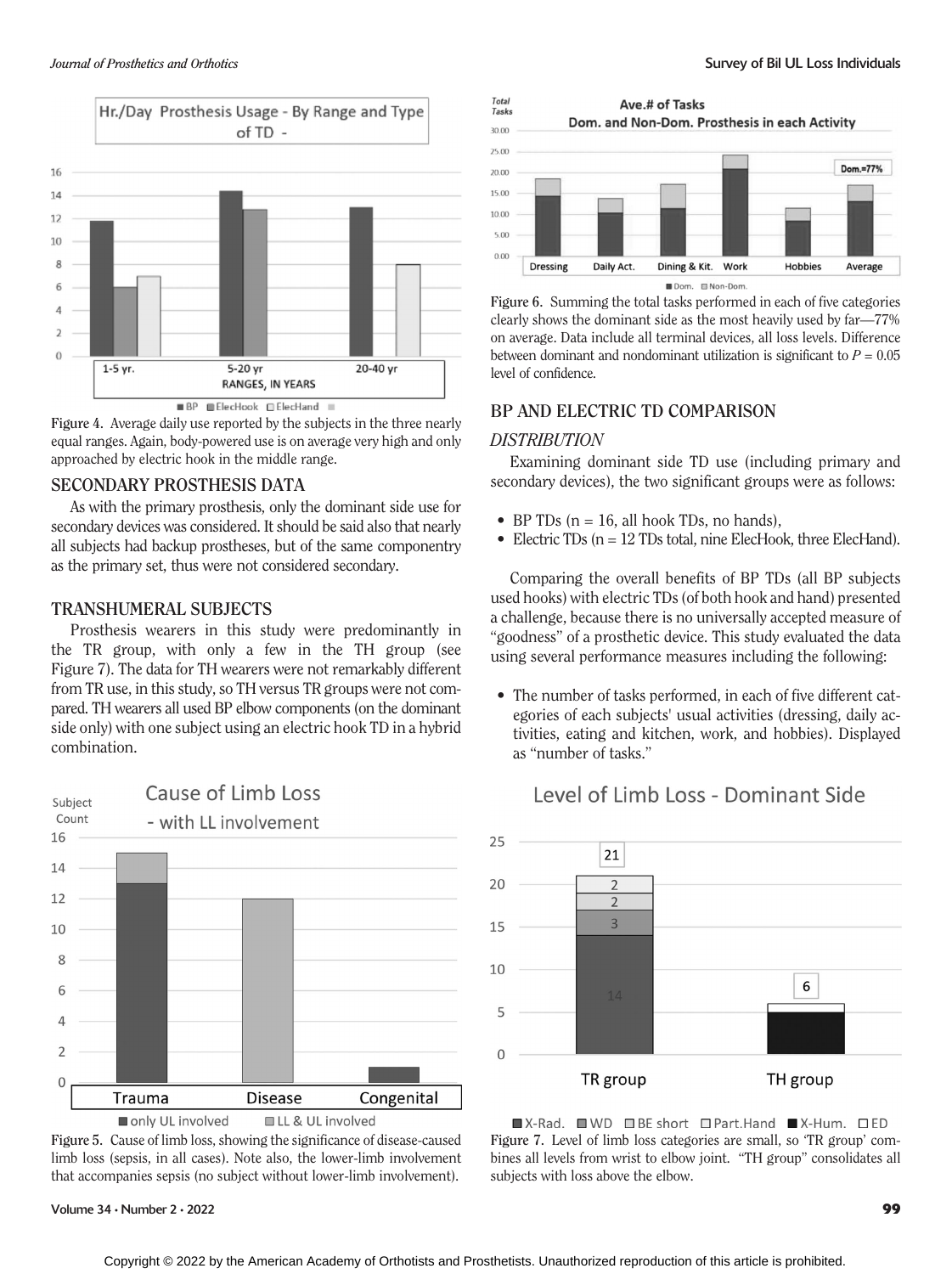- The extent of use of two-handed tasks in the performance of those tasks. Displayed as "% of two-handed" task performance.
- The extent of use of prehension by the TD as a percent of total TD function. The variable was labeled "Ave.% prehension," that is, the percent of all tasks performed using prehension.
- The ratings of the usefulness of the prosthesis, collected for each category of activities as well as overall.
- The feature ratings (in 11 categories): the feature ratings were relevant measures of prosthesis function and provided distinguishing differences between various types of TDs.

Figure 8 shows the total number of tasks recorded for BP and all electric TD groups. In this case, the electric hook and hand tasks reported are slightly higher, although not statistically significant.

The comparison of BP and electric TD may be seen as skewed, because the electric TDs included both hooks and hands, and no BP hands were used by any subjects. For a more consistent comparison of only hook TDs, Figures 9A to D compare BP hooks versus electric hooks, using four measures available from the questionnaire data, which shows a similar relationship for all measures, with electric hooks scoring higher (noting that none of the differences were significant to a  $P = 0.05$  level).

To help explain the slightly higher electric hook results by these measures, the Feature Ratings (see Figure 10) give more specific data:

- Electric hooks and hands showed a higher quickness rating, and higher average grip security rating, perhaps due to higher pinch force. All other functional categories only showed only small differences between TDs.
- In contrast, BP hooks scored higher in noise (acceptability), lower in comfort, and higher in affordability compared with electric hooks.

In section 3, feature ratings and comments from the subjects supplement the other measures. Discussions of each feature rating are listed from lowest to highest.

**Active use of BP and Electric TDs:** 



Figure 8. The total number of tasks tallied in each of the categories, including the average of all five. In this case, the electric terminal devices (both hook and hand) are slightly higher, but the  $t$ -test of significance did not yield a 0.05 level of confidence, as expected for small-n data sets.

# TRAINING

Each subject was asked to rate "the contribution of their prosthetic training." The score was 0 if there was no training at all, which was true for 35% of the individuals using prostheses. The average rating was 1.7 (a C grade), and a typical comment in the interviews was, "I learned the most about using my prostheses from my own experience through trial and error." Many subjects also credited learning from other prosthesis users and videos (most now available online). Appendix A, Supplemental Digital Content,<http://links.lww.com/JPO/A73>, lists several online sources, most created by experienced wearers themselves. Another common comment was, "I felt like I was the training class for my therapist, due to their inexperience with a bilateral prosthesis user." Clearly, this is a challenge and opportunity for improvement in the future.

### **AFFORDABILITY**

The question asked was, "How acceptable is the expense of your prosthesis, including repairs?" Many subjects expressed mixed feelings for this question, because everyone who used a prosthesis had a third-party payer who reimbursed the original prostheses and subsequent repairs, so many rated 4 (an A grade). However, some complained of time delays for their third-party payer to preauthorize repairs or a new prosthesis. A few subjects, out of sympathy for people paying out-of-pocket, rated 1 or 2 (a D or C grade), although their own prostheses were covered by insurance. On average, the ElecHook group rated affordability 0.8 points lower than the BP group.

# GRIP SECURITY

BP hook wearers rated grip security 2.4 (a B grade), and the average rating by electric hand and hook wearers was 3.6, (an A grade). In the summations of Improvements Desired (see below), grip security was the most mentioned by BP subjects.

### **APPEARANCE**

The average of all groups was a consistent 3.2 (B grade) for appearance. Anecdotally, a few mentioned they would appreciate a more cosmetic look to their prosthetic devices.

# **COMFORT**

Surprisingly, the average ratings are high, given the comfort challenge inherent in all-day prosthesis use and the welldocumented role of discomfort in device abandonment.<sup>16</sup> Heat buildup was a complaint as well. The BP group was the lowest rated, at just above 3.0 (a B grade), whereas the electric hook and hand groups were just above 3.5 (A grade).

### **DEPENDABILITY**

The high ratings, 3.3 to 3.5 (B + grade), show that the surveyed group was tolerant of the dependability of their prosthesis of choice, whereas emphasizing that improvement was desired in this area (see Improvements Desired below).

# OVERALL

Stated as "overall, rate your satisfaction with the prosthetic system." The average was close to 3.5 (B+ grade) for the three types of systems.

**Ave#ofTasks in Five Activity Areas**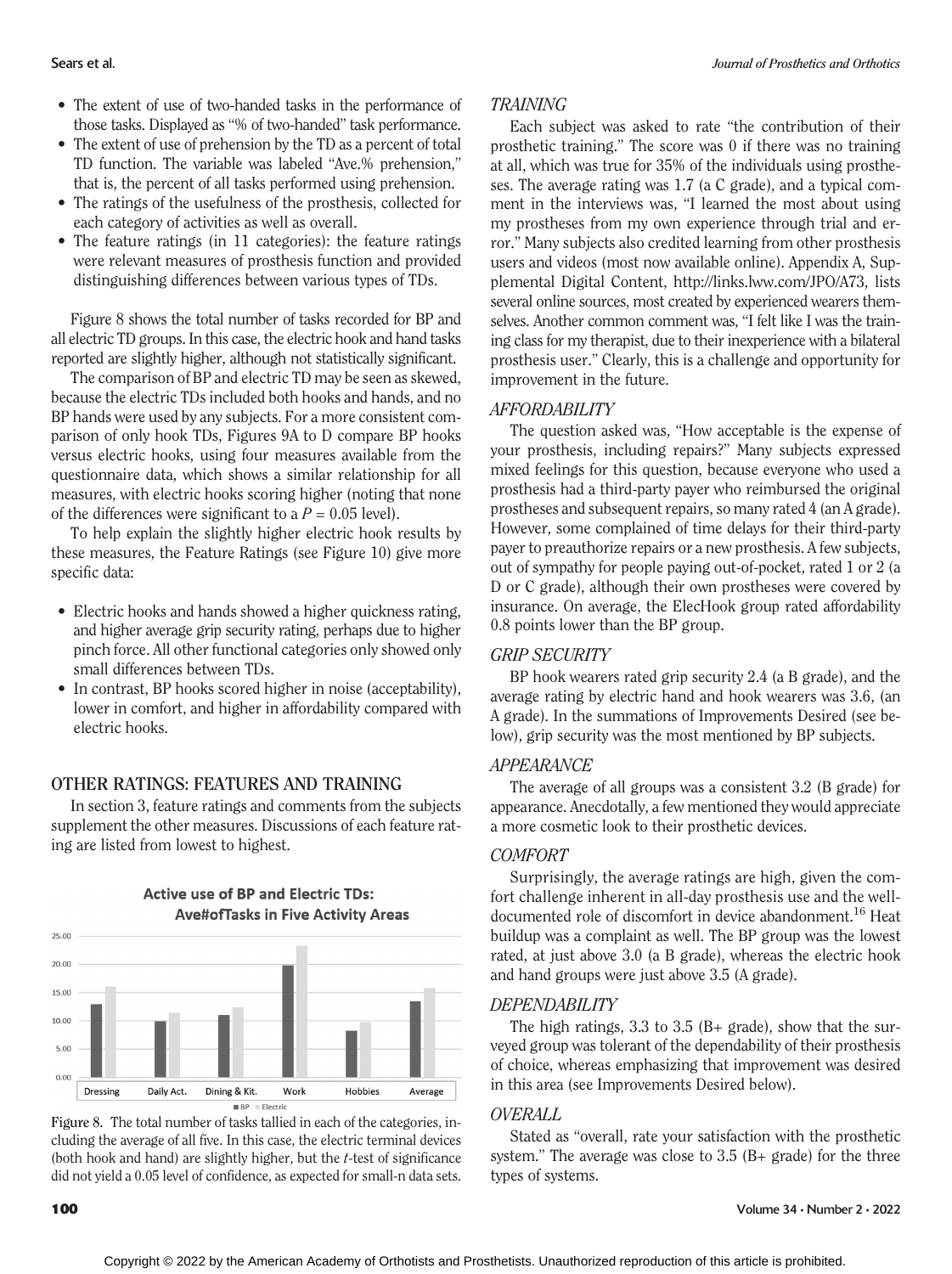

Figure 9. Comparison of body-powered hooks versus electric hooks—the average of all subjects in five activity categories: (A) tasks reported average of five categories (ElecHooks +22% higher); (B) average rating in five categories,  $4 = A$ ,  $3 = B$ ,  $2 = C$ ,  $1 = D$ ,  $0 = F$  (ElecHooks +5% higher); (C) average percent of two-handed tasks (ElecHooks +13% higher); and (D) average percent of tasks using prehension (ElecHooks +8% higher).

#### NOISE (ACCEPTABILITY)

The average ratings were high, 3.5 (B+ grade), with ElecHand rated the lowest of the TD types, 3.0 (B grade). The electric systems generate audible motor noise, thus having room for improvement. Anecdotally, noises in BP systems were mentioned, including clicking of cables and other metal parts and air expulsions from sockets moving on the residual limb during use.

#### **QUICKNESS**

BP and ElecHook were rated 3.5 (B+ grade) and ElecHand even higher at 4.0 (A grade). Few problems were mentioned.

#### CONTROL

All groups were rated 3.5 or slightly higher. Anecdotally, there were mentions of lack of control creating problems with grip security, especially while learning to master the prosthesis.

#### DONNING AND DOFFING

All groups were rated 3.5 or higher. Self-suspending sockets are not commonly used with this group's prostheses, because they may require assistance in donning.

The importance of subjects' perceived needs and priorities led to eliciting improvements desired at several points in the questionnaire.

Figure 11 displays the compilation of all suggested improvements, summarized in 16 categories. Grip security had the highest



Figure 10. The features are rated on a school-type A, B, C, D, and F scale, numerically represented as 4, 3, 2, 1, and 0. Training, specifically stated as "rate the contribution of your prosthetic training," was clearly the category with the greatest potential for improvement.

Volume 34 • Number 2 • 2022 **101 101** 

mentions, especially from BP wearers. Because the durability category was so varied, Figure 12 displays five subcategories: cables (for BP devices), electronics (for electric devices), mechanical components, rubber, and glove materials.

The two areas of grip security and durability both exceeded 30 mentions. As explained by the subjects, grip security was compromised when the rubber grip surface is worn—it loses friction and the edges become ragged. Also, BP wearers usually have only approximately one-third of the pinch force of electric hooks, so for VO hooks, the lower friction cannot be compensated by simply increasing pinch force. The BP wearers surveyed were not inclined to increase the pinch force by adding rubber bands, because it also would increase cable resistance and discomfort. VC hooks can potentially generate higher pinch forces, but are seldom selected by Bil UL Loss wearers, because of the





Figure 11. Compilation of all improvements desired. Clearly, among all features, grip security and durability were the highest priorities. Electric hook users also mentioned improvements in range of motion and water resistance; electric hand wearers in addition also stressed better wrist features, lower weight, and phone compatibility (for touch screens).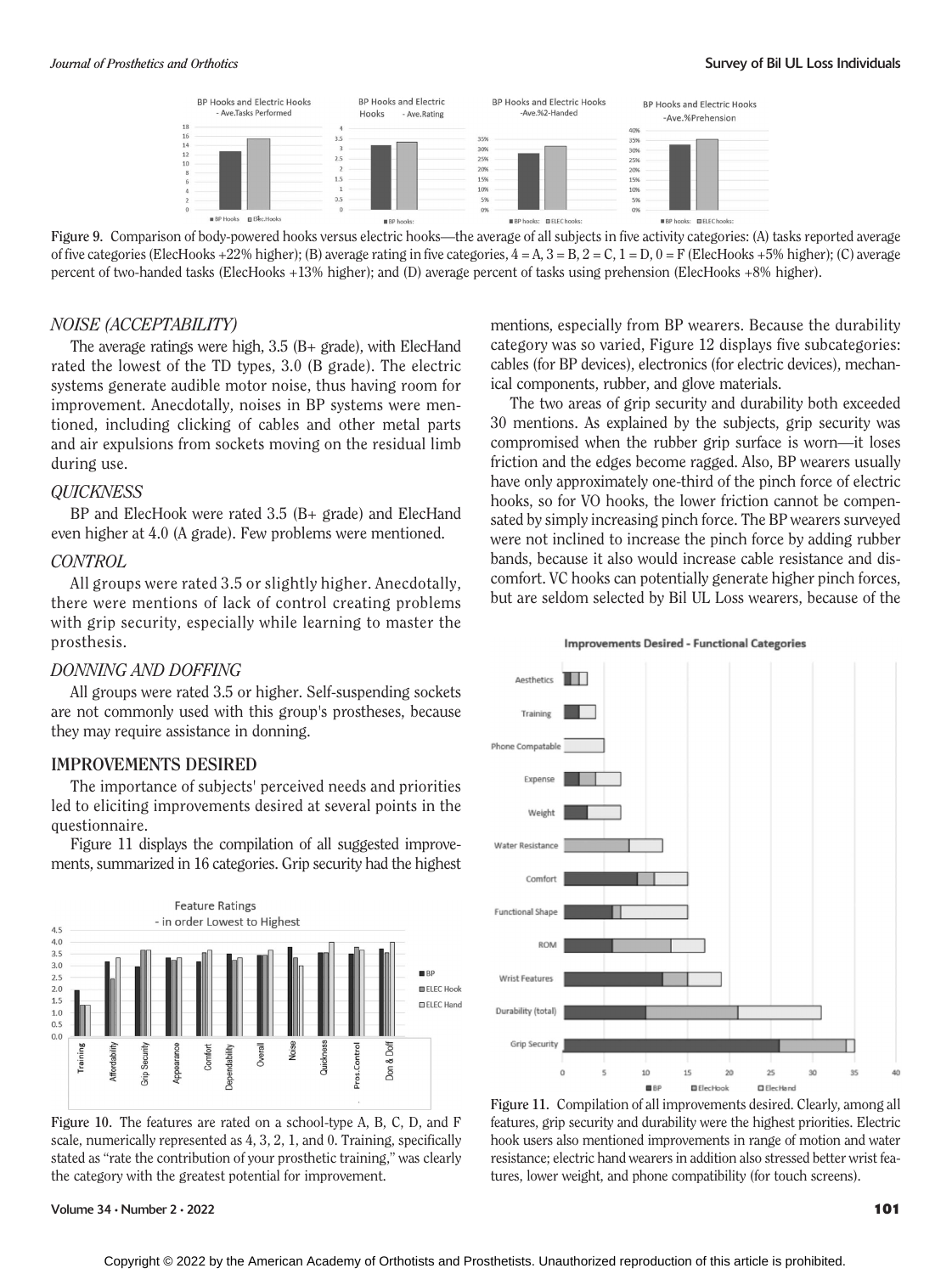

### **Improvements Desired - Durability Categories**



Figure 12. Durability categories are shown in four areas: cables, electronics, components, and rubber coatings (for hooks) and gloves (for hands). The total shows durability to be as important as the highest functional category, grip security.

additional complication of two control cables, each requiring the wearer to maintain tension.

Other improvement areas mentioned included wrist features, that is, locking the wrist position, security against accidental release, and ease of repair: for BP hook wearers—comfort, range of motion, and better wrist positioning; for the ElecHook and ElecHand groups—better water resistance was desired; for ElecHand wearers—desired improvements included better functional shapes (e.g., flat palm shape, finer tip pinch, pocket compatibility, phone compatibility). The BP hook group desired more versatility in grip shapes and hook compatibility with touch screens on phones and tablets.

In Figure 12, the durability total shows that durability was as important as the highest functional category, grip security. BP wearers' desire for better rubber hook coating and better control cables stand out as do their anecdotal comments, such as, "Cables (failures) are problematic—and they always wear out in the same place!"

For the ElecHand group, glove durability was the largest problem mentioned. The ElecHook subjects cite the durability of their components (grip control, ease of repair, wrist quick disconnect improvement) and electronics (interference issues, electrode contact, and sweat problems) as problems.

The actual repairs required for the subjects' prostheses was another way to discover targets for potential improvements. One limitation was that subjects may have only recalled a subset of the total repairs. Manufacturer's and prosthetist's service records would be necessary for a complete listing.

Reducing repairs was especially important to this group because the loss of prosthesis function affected the wearers' independence and perhaps their livelihood. For the majority of subjects, a backup (or the secondary prosthesis) prevented a total loss of prosthetic function during repairs to the primary set.

In Figure 13, the repair data were categorized by the type of TD used and was the summation of dominant and nondominant sides, as well as primary and secondary prosthesis sets. The most repairs reported were for BP devices, although ElecHook and ElecHand were also represented in every group.

Discussion of repair categories:

- Cable repairs were mentioned nearly as often by BP subjects as any other type of repair. As reported, cables often break in the same place at the terminations near the TD.
- Rubber coating on hooks (both BP and Electric) and glove replacement for hands was worthy of a separate category. Hook surfaces and gloves were not always replaceable by consumers and often created delays to order a new part or send the device to the manufacturer.

# Repairs Reported - Five General Categories



BP ElecHook ElecHand

Figure 13. The repair data are categorized by the type of terminal device used and is the summation of dominant and nondominant sides, as well as primary and secondary prosthesis sets. The most repairs reported were for body-powered devices ( $n = 16$ ), although electric hook ( $n = 10$ ) and electric hand  $(n = 8)$  were also represented in every group. Of course, cable repairs (control cables) are only reported from body-powered use, and electronic and battery repairs are only reported from electric use.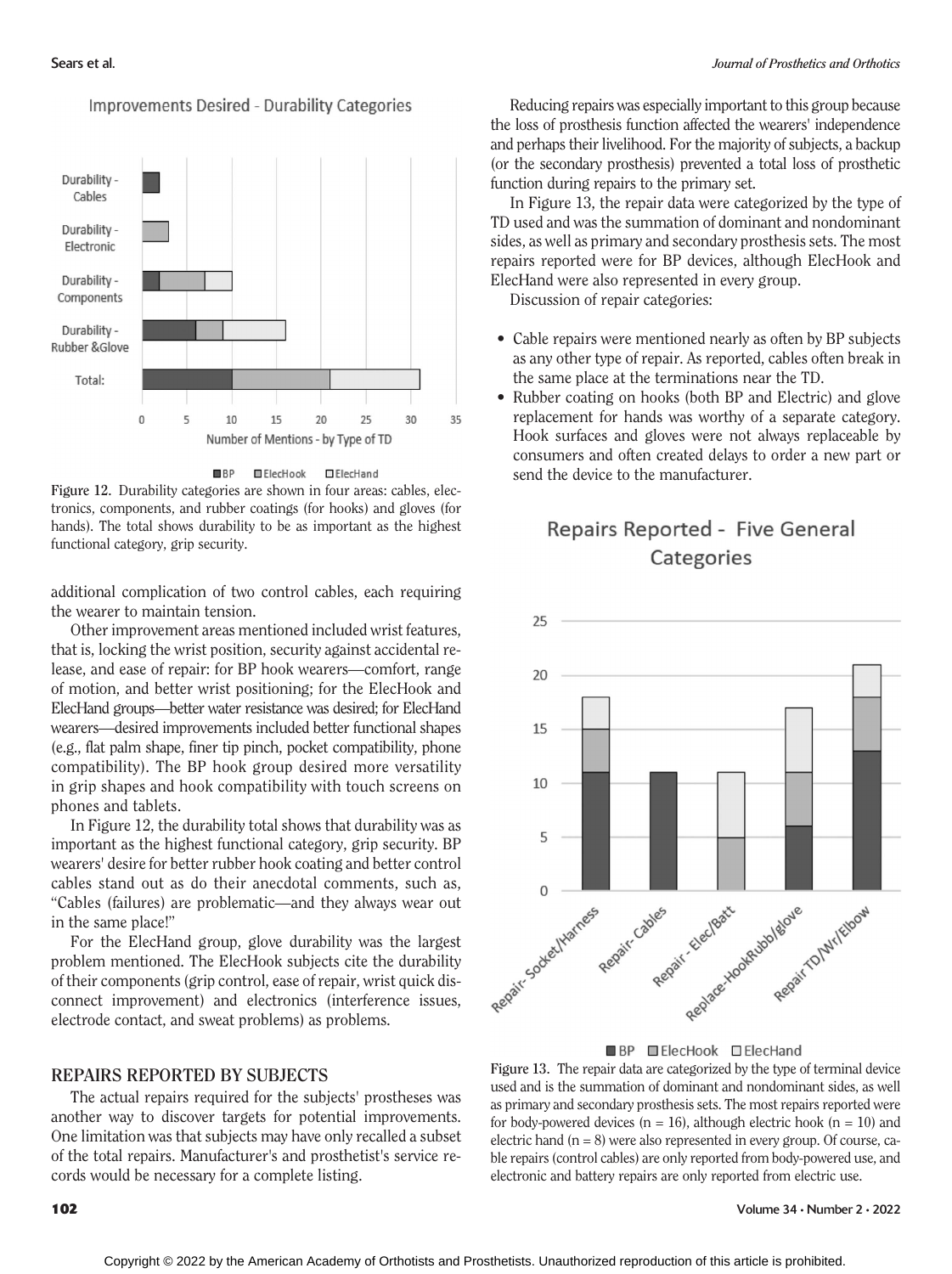- Socket and harness repairs were common to both BP and Electric devices. Also, even small weight gain or loss could affect socket comfort and prosthesis function and required modification or replacement.
- "Repairs TD/wrist /elbow" includes all parts of these components, including broken fingers, or hooks, wrist and quick disconnect failures, and elbow lock failures.

### **ASSISTANCE FROM OTHERS**

Beyond their prosthetic devices, the subjects used assistive devices and assistance from people, usually family members. The question was phrased, "estimate the percent of your daily tasks for which you require some assistance." The self-reported independence demonstrated was remarkable: seven subjects estimated 0 or 1% and a total of 13 subjects estimated 5% or less. Twenty-two subjects (all but four reporting) estimated 30% or below (see Figure 14). Not measured was the state of health of the subjects, and for some, the tasks requiring assistance represented essential activities. Without spouses and daily caregivers, many said essentially, "I simply could not get along."

#### **OTHER ASSISTIVE DEVICES**

Assistive devices were frequently used by the subjects in the survey and include both commercially available devices, modified everyday tools, and homemade devices demonstrating creative solutions (see Figure 15).

The categories are listed from highest to lowest number of mentions:

a. Household—Making the home as accessible as possible was a common theme for using these additional devices, including aids for heavy lifting (hand truck, heavy straps, and human assistance), modified handles on household tools, for example, brooms, brushes, vacuum cleaner, riding mowers, and garden tools for yard chores. TAD special-purpose garden tools were often used (with a quick-connect system built into the socket). Limited reach overhead often required lower shelves. A special purpose modified "zipper holder" is





Volume 34 • Number 2 • 2022 **103** 





Figure 15. Assistive devices needed and used by Bil UL Loss individuals in our survey are many and very diverse. They are categorized into 13 areas, with household devices being the largest, followed closely by computer/phone/touch screen and driving. Several prosthetic components are included because their use is not specifically recorded elsewhere: flexion wrist, Texas Assistive Devices brand specific–function tools, and electric wrist rotation.

shown in Figure 16, which was clamped on a counter or shelf to help with a variety of needs.

A common modification to BP hooks was the addition of silicone or plastic tubing, which is slipped over a hook finger to improve grip friction. The tubing used varied from ordinary flexible silicone tubing to tough high-temp silicone (e.g., Du-Bro Exhaust Deflector).

- a. Computer/phone/touch screen category—Modern computers and portable devices were used by the majority of individuals in the survey. Several technical features were particularly helpful:
- Voice recognition—For tablets and phones, voice commands were widely used, like Siri (for Apple's iOS) or Google Assistant (for Android). Photograph taking and other phone functions were simplified by audible shutter commands. PC-based commercial software Dragon 13 was used by a few subjects for voice control of PC functions.
- Touch screens—A simple and affordable stylus was an easy way to use nearly any touch screen, but smart phones by Samsung (and some other brands, including newer Apple phones) were adopted by many subjects because they featured a more sensitive touch screen, usable by the tap of a metal hook. ElecHand wearers still require a stylus because touch screen–sensitive gloves were reported to be inadequate. Through these means, text messaging,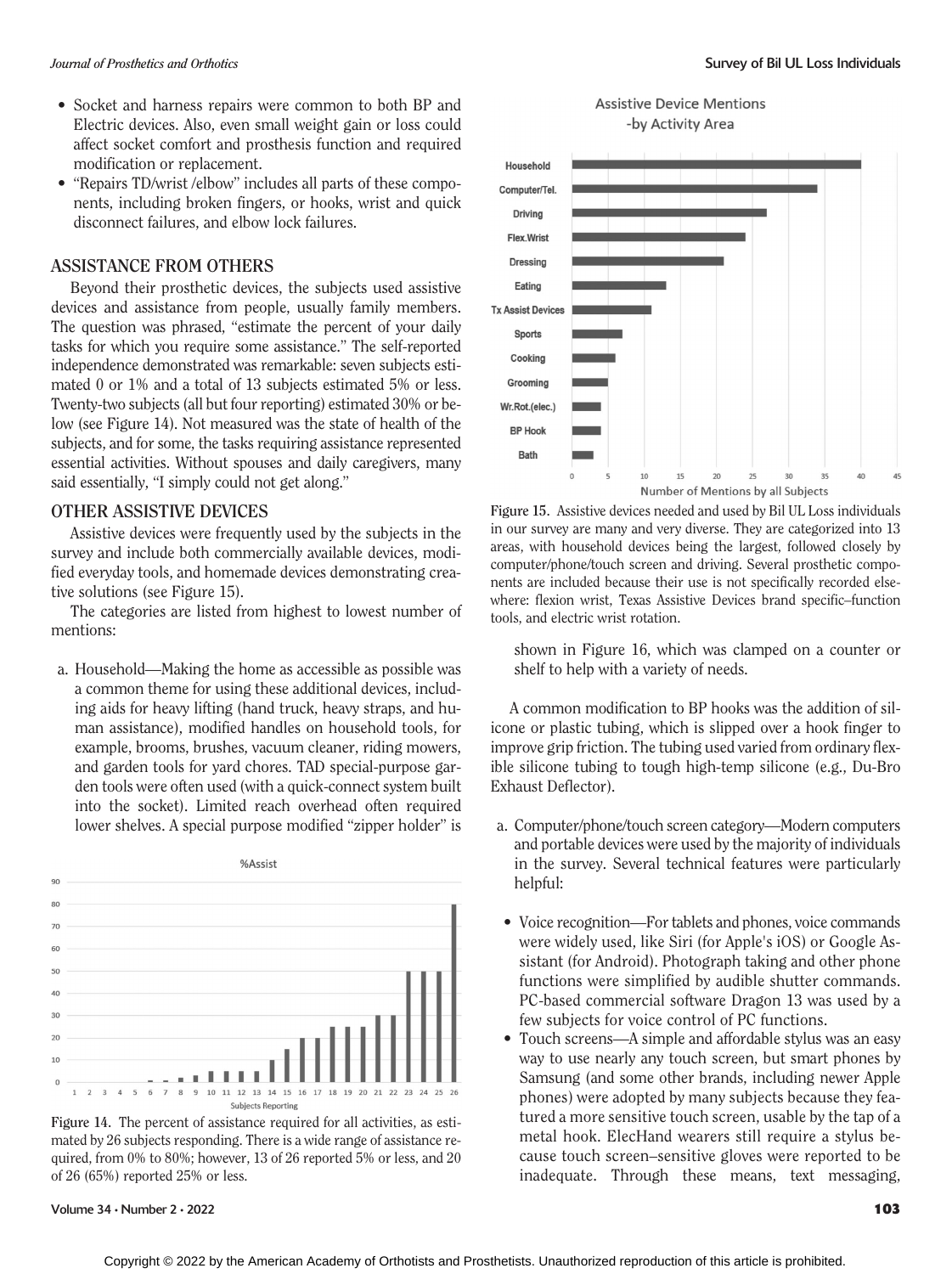

Figure 16. Two ways to handle credit card readers at self-serve gas stations: (A) using extension wrist position with electric hook; (B) a small key ring through a hole punched in the card allows most hook (or hand) models to pull the card out.

photograph taking and sharing, Internet searches, and so on, were more accessible to persons with Bil UL Loss.

- b. Driving—Voice-controlled door locks, keyless ignition, and automatic controls made hands-free operation of a modern vehicle much more possible. Low-tech door levers were also commonplace, and a driving ring attached to the steering wheel was a frequent modification. Pumping gas was mastered by many with adept use of hook or hand TDs. More simply, many subjects simply patronize gas stations where "full service" was available. Figure 17 shows two methods for meeting the challenge of inserting credit cards into a self-service gas pump. A simple clothes pin or alligator clip was also frequently used.
- c. Flexion wrist, wrist rotation—Flexion wrist, an optional mechanical component integrated into both BP and electric TDs, was adopted by 23 of the 27 prosthesis wearers. All the flexion wrist versions used had a mechanical lock with up to four flexion and extension positions (BP versions do not extend). Wrist rotation (electric) was used by nearly half

the electric TD wearers (5 of 11). Its wider adoption is limited by the additional weight and additional space required within the prosthesis and, for some, inadequate myoelectric control of the wrist.

- d. Cooking—Independence in the kitchen is a high priority to many, especially those without domestic partners. Devices used were often electric (can and jar openers, beaters). Manual devices included several TAD utensils for cutting, stirring, or grasping in the kitchen. Simple adaptive aids were frequently mentioned, for example, adaptive cutting boards and Dycem mats, curved blade knives (Ulu knife), and even a simple elastic forearm strap to aid in holding a spoon or fork without a prosthesis. Lowered counters were helpful for a few subjects who sit for kitchen work.
- e. Eating—Adaptive utensils were often used for eating as well as cooking, especially for cutting meat, although many requested their meat to be cut for them, both at home and dining out in restaurants. Use of adaptive utensils was not favored by some subjects, who preferred not to depend upon special-purpose devices. Attitudes varied,





Figure 17. A, A homemade "extra hand/zipper holder" is attached with the carpenter's clamp onto a countertop or other sturdy object; then the strong clamp can be used to pinch onto whatever needs to be pinched. B, A zipper pull is gripped while the terminal device pulls the garment down (photograph courtesy John Krenzel).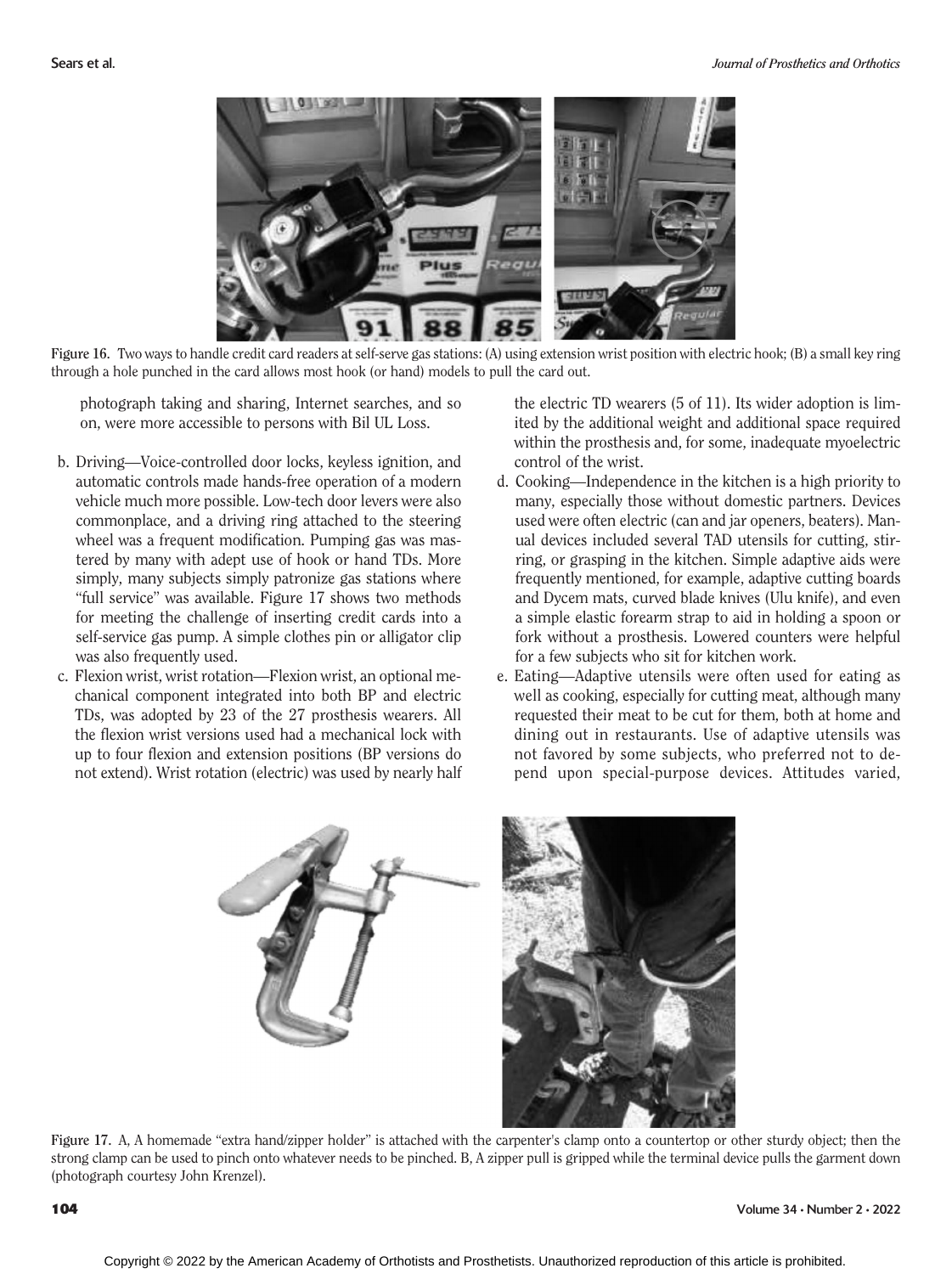and some adopted a "fanny pack" or similar holder in which to carry personal items and/or adaptive utensils, such as keys, billfold, drinking straw, clothes pin, or alligator clip, and so on.

- f. TAD<sup>7</sup>—Eleven mentions were made of these special-purpose tools, which are available in a wide variety for cooking, as well as carpentry, recreational, and mechanic-type tasks.
- g. Sports devices—Special-purpose sport TDs were mentioned for several activities, usually utilizing a Therapeutic Recreation Systems  $(TRS)^{17}$  activity-specific device for basketball, skiing, paddling, and weightlifting.
- h. Grooming and bath—Electric consumer products were mentioned often, especially electric shaver, hair dryers, and bidets. To reduce the need for manipulation, some use fixed mounts, that is, a dressing tree, a permanent holder for appliances, comb or brush, shampoo dispenser. Innovative towel modifications such as sewn-in pockets for residual limbs allowed independent drying.
- i. Alternative TDs—Heavy-duty TDs (usually a steel BP hook) were used by four subjects for specific tasks, for example, chopping and stacking firewood, fishing, or gym workouts.

# DISCUSSION

1. Reviewing the data for the entire study reveals an interesting dichotomy. Functional capabilities and average overall ratings were high (for all prosthetic choices represented). Many subjects have decades of successful prosthetic use, and most were highly independent.

It contrasts this apparent success story with the improvements desired listing (for all prosthetic choices again), which showed high needs for better dependability and grip security and significant needs in 12 other categories.

- 2. Prosthetic use by this group showed very high use of the dominant side prosthesis over the nondominant side, as well as high use of passive function—not surprising, considering that nondisabled hand use is very similar.<sup>15</sup> However, these data would emphasize two prosthetic lessons:
- i. The function, the fit, and durability of both prosthetic sides are very important, with awareness of the high use of the dominant side.
- ii. For nearly every bilateral wearer, secure grip in prehension as well as passive function are highly used, and both require high maintenance of friction surfaces and, when space allows, components allowing wrist positioning.
- 3. Other prosthetic and nonprosthetic contributions to function were demonstrated to add important function for specific tasks.
- a. Assistive devices of a wide variety from home-made zipper holders to driving rings and clothes pins leveraged prosthesis function.
- b. Supplemental prosthetic wrist components for flexion wrist and wrist rotation added functional degrees of freedom. Special-purpose TDs were essential for many activities not possible for the subjects' usual TD.
- c. Consumer electronics (phones, tablets, computers, autoelectronics, etc.) were adopted very widely, to significant benefit.

## AREAS FOR ADDITIONAL STUDY

1. Both electric and BP devices had high ratings for overall satisfaction, and for both groups, hooks were chosen over hands typically. However, all subjects had evaluated their alternatives and arrived at their own choice.

Clinically, this speaks for thorough evaluation of all alternatives, matching individuals with their own best option. Trial fitting<sup>18</sup> (or prototype fitting<sup>1</sup>) is one method to allow each individual to experience his or her options first-hand, so the pros and cons of each can be matched with his or her own use patterns. Validation of this approach or others would be of benefit for future Bil UL Loss patients.

2. The study group's highest mentions for improvements desired were for dependability and grip security. Other areas for improvement included increased range of motion, water resistance, comfort, and lower weight.

Larger studies (or more focused small studies) could investigate these topics and others, and could be more specific in comparing for instance, types of hooks and hands, control options, or the impact of more intensive training.

- 3. Training in prosthetic use (and skills for independence) had been unevenly provided but has great potential for improvement of care for this population. Training in prosthesis use was often challenging and discouraging for subjects in the study, and for their therapists, a lack of experience with Bil UL Loss patients was a challenge. The problem will not be easily solved but some suggestions (for therapists and prosthetists) have included the following:
- a. Telehealth is a growing use of technology to provide access to skilled therapists (or others) via Internet (with video) links.<sup>19</sup>
- b. Internet links with well-experienced therapists and other professionals might become a training resource for occupational therapists (OTs) and others before or while working with Bil UL Loss patients. (Appendix A, Supplemental Digital Content, [http://links.lww.com/](http://links.lww.com/JPO/A73) [JPO/A73,](http://links.lww.com/JPO/A73) has links to two earlier teaching videos for OTs [for BP and Electric TDs], now on YouTube without fee.)
- c. Increased and improved training for OTs and others working with ULL patients might be developed at universities and centers of excellence in ULL and Bil UL Loss. Shortterm courses might be an option for this specialized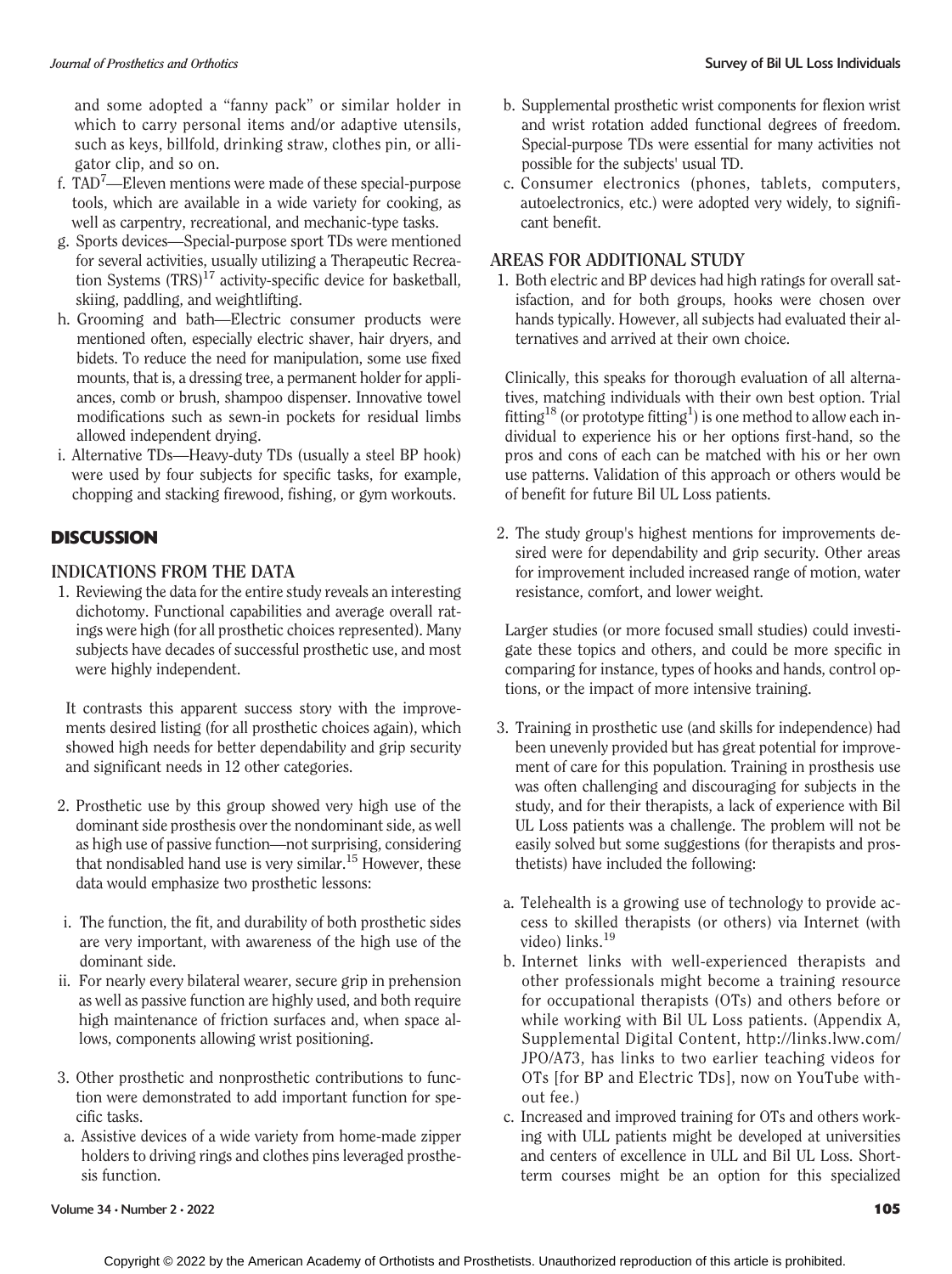training. Also, resources (online or other) could help consumers to seek out therapists and prosthetists with experience in Bil UL Loss care, perhaps with recommendations from professional and/or consumer groups.

- 4. Online resources for peer teaching for new or even experienced Bil UL Loss individuals may be better used. Appendix A, Supplemental Digital Content, [http://links.lww.com/JPO/](http://links.lww.com/JPO/A73) [A73](http://links.lww.com/JPO/A73), lists a number of online sources of prosthetic use by Bil UL Loss mentors, although they do not include all prostheses nor all activity areas. A curated group of video examples for the full range of prosthetic as well as assistive devices would be very useful if compiled and made available via YouTube or other Internet sites.
- 5. Cost-benefit analysis has been challenging in this area, but consumers and caregivers would benefit from more information about the features and their value of the useful types of prosthetic and assistive devices available.
- 6. Small-scale surveys like this one could focus on other specific issues in the understudied world of Bil UL Loss, or wider prosthetic topics. For instance, evaluation of TDs, socket-fitting techniques, comparison of new TD technologies with existing options, details of wrist function, the pros and cons of center-of-excellence clinics, impact of specialized OT, mental health services, prosthetic caregivers, and so on.

### **LESSONS FOR FUTURE INVESTIGATIONS**

- 1. The in-person interviews, with an in-depth questionnaire, are capable of gathering a great deal of useful data. Estimating the total activity of a subject by the number of tasks performed is an approximate but unbiased estimate of the subject's breadth of activities, especially because of the open-ended nature of the questionnaire.
- 2. Subjects' mentions of improvements desired gathered a wealth of information about functional shortcomings of each prosthesis. Reporting of prehension or passive use and two-handed task also gave wider information about task performance.
- 3. Size of the study: the final sample size of 28 is small, but perhaps not considering that the total population with Bil UL Loss people in the United States has been estimated as small as  $462<sup>20</sup>$  and that much of the information has never before been gathered about this population. Again, more data are needed, and hopefully more accurate UL population sizes, and other data will be contributed by the new Limb Loss Registry for the UL population.21
- 4. Statistically significant comparisons were not the most important goals of the study. The indications of the needs and priorities of this group do not have to be statistically significant to be relevant to improvement of clinical care for patients with limb loss, be they bilateral or unilateral individuals. This survey's results can demonstrate the breadth of information possible from small studies, conducted by a few highly interested people, with little funding,

as long as there is some access to the specific population to be studied.

# FINAL THOUGHTS

The data showed that this group was overall very functional, with high use and high independence. However, the group also expressed a high need for improvement to their prostheses and their training, that is, they could do even better with welldirected improvements. The caveat is that improvements are needed, but without sacrificing the dependability, versatility, and affordability they value so highly, that is, "do not throw the baby out with the bathwater."

## **REFERENCES**

- 1. Uellendahl JE, Heckathorne CW. Creative prosthetic solutions for bilateral upper extremity amputation. In: Meier RH, Atkins DJ, eds. Functional Restoration of Adults and Children with Upper Extremity Amputation. New York: Demos Medical Publishing; 2004.
- 2. Atkins DJ, Heard DCY, Donovan WH. Epidemiologic overview of individuals with upper-limb loss and their reported research priorities. J Prosthet Orthot 1996;8:2–11.
- 3. Limb Loss Task Force/Amputee Coalition of America. Roadmap for improving patient-centered outcomes research and advocacy. Knoxville, Tennessee: ACA; 2019. Available at: [amputee-coalition.](http://amputee-coalition.org) [org](http://amputee-coalition.org). Accessed September 15, 2019.
- 4. Sears H. Evaluation and Development of a New Hook-Type Terminal Device [dissertation]. Salt Lake City: University of Utah Department of Bioengineering; 1982.
- 5. Sears HH, Shaperman J. Proportional myoelectric hand control: an evaluation. Am J Phys Med Rehabil 1991;70:20–28.
- 6. Sears H, Shaperman J. Electric wrist rotation in proportionalcontrolled systems. J Prosthet Orthot 1998;10(4):93–97.
- 7. Texas Assistive Devices. Available at: [www.n-abler.org](http://www.n-abler.org). Accessed September 20, 2019.
- 8. Motion Control, division of Fillauer, Inc. Available at: [www.](http://www.utaharm.com) [utaharm.com](http://www.utaharm.com). Accessed September 10, 2019.
- 9. Otto Bock Healthcare. Available at: [www.ottobockus.com](http://www.ottobockus.com). Accessed September 20, 2019.
- 10. Touch Bionics iLimb hand. Available at: [www.touchbionics.com](http://www.touchbionics.com). Accessed September 10, 2019.
- 11. Diane Atkins, OTR. Personal communication; 2020.
- 12. Resnik L, Ekerholm S, Borgia M, Clark MA. A national study of Veterans with major upper limb amputation: survey methods, participants, and summary findings. PLoS One 2019;14(3):e0213578. Available at: [https://journals.plos.org/plosone/article?id=10.1371/](http://dx.doi.org/10.1371/journal.pone.0213578) [journal.pone.0213578](http://dx.doi.org/10.1371/journal.pone.0213578). Accessed July 15, 2020.
- 13. Ziegler-Graham K, MacKenzie EJ, Ephraim PL, et al. Estimating the prevalence of limb loss in the United States: 2005 to 2050. Arch Phys Med Rehabil 2008;89:422–429.
- 14. Hawiger J, Veach RA, Zienkiewicz J. New paradigms in sepsis: from prevention to protection of failing microcirculation. J Thromb Haemost 2015;13:1743–1756.
- 15. Kilbreath SL, Heard RC. Frequency of hand use in healthy older persons. Aust J Physiother 2005;51:119–122.